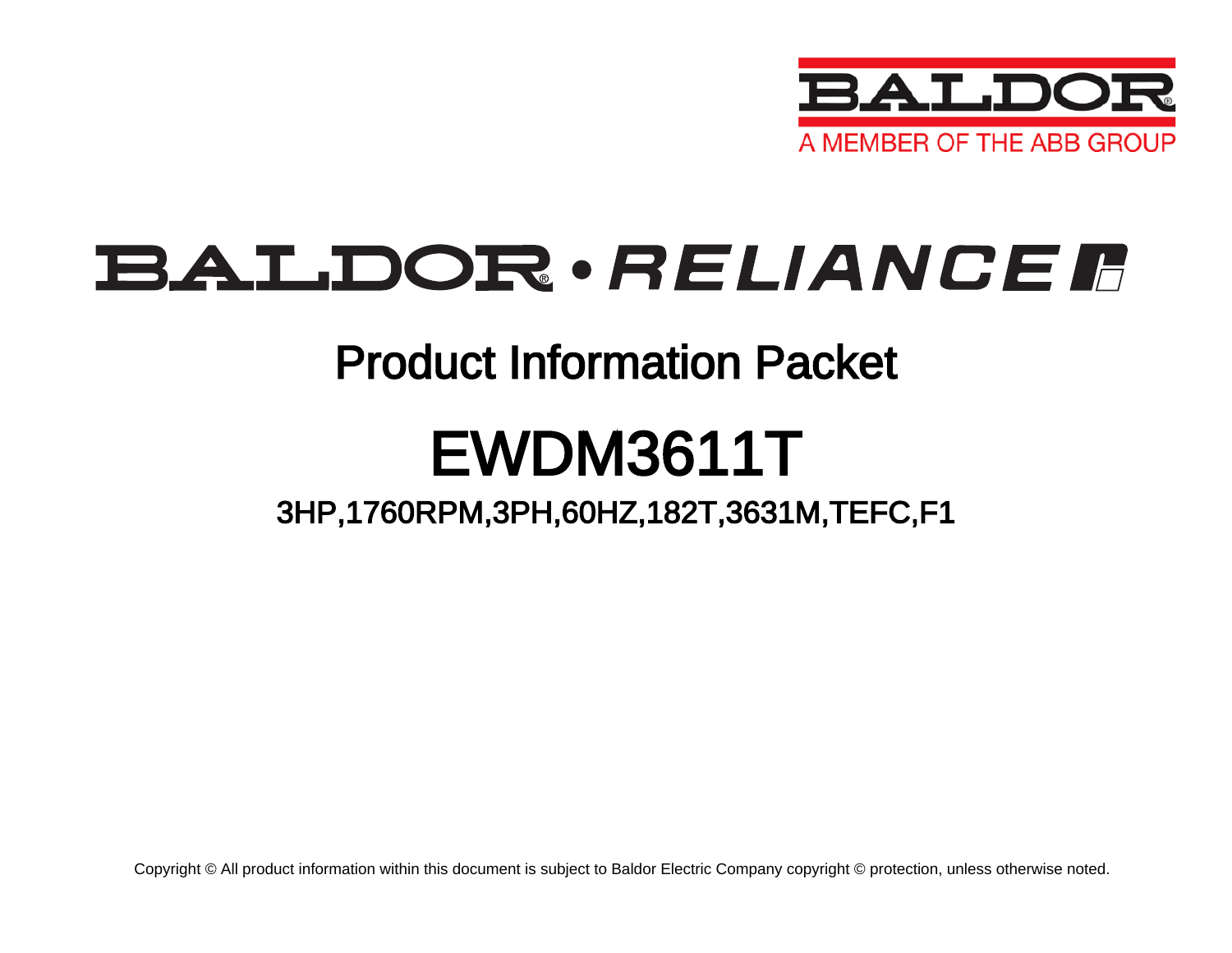#### BALDOR · RELIANCE F Product Information Packet: EWDM3611T - 3HP,1760RPM,3PH,60HZ,182T,3631M,TEFC,F1

| <b>Part Detail</b> |             |                  |                |             |          |                      |            |
|--------------------|-------------|------------------|----------------|-------------|----------|----------------------|------------|
| Revision:          |             | Status:          | PRD/A          | Change #:   |          | Proprietary:         | No         |
| Type:              | <b>AC</b>   | Prod. Type:      | 3631M          | Elec. Spec: | 36WGS266 | CD Diagram:          | CD0005     |
| Enclosure:         | <b>TEFC</b> | Mfg Plant:       |                | Mech. Spec: | 36K186   | Layout:              | 36LYK186   |
| Frame:             | 182T        | Mounting:        | F <sub>1</sub> | Poles:      | 04       | <b>Created Date:</b> | 06-29-2011 |
| Base:              | <b>RG</b>   | <b>Rotation:</b> | R              | Insulation: |          | Eff. Date:           | 10-08-2015 |
| Leads:             | 9#16        |                  |                |             |          | <b>Replaced By:</b>  |            |
| Literature:        |             | Elec. Diagram:   |                |             |          |                      |            |

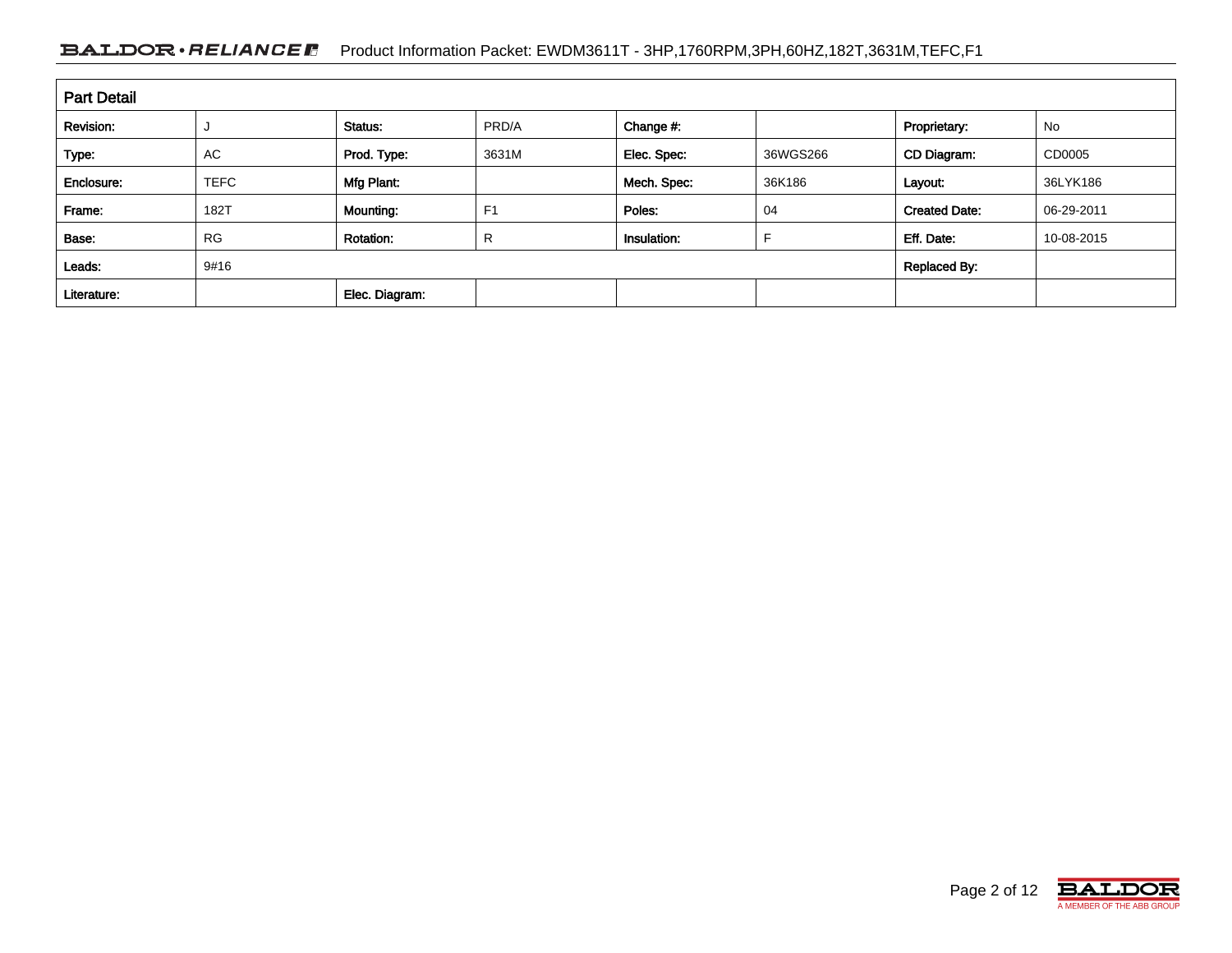#### BALDOR · RELIANCE F Product Information Packet: EWDM3611T - 3HP,1760RPM,3PH,60HZ,182T,3631M,TEFC,F1

| Nameplate NP1669L |                 |                |      |            |              |              |   |  |  |  |
|-------------------|-----------------|----------------|------|------------|--------------|--------------|---|--|--|--|
| CAT.NO.           | EWDM3611T       |                |      |            |              |              |   |  |  |  |
| SPEC.             | 36K186S266G1    |                |      |            |              |              |   |  |  |  |
| HP                | 3               |                |      |            |              |              |   |  |  |  |
| <b>VOLTS</b>      | 208-230/460     |                |      |            |              |              |   |  |  |  |
| <b>AMP</b>        | $9 - 8.4 / 4.2$ |                |      |            |              |              |   |  |  |  |
| <b>RPM</b>        | 1760            |                |      |            |              |              |   |  |  |  |
| <b>FRAME</b>      | 182T            | HZ             | 60   | PH         | $\mathbf{3}$ |              |   |  |  |  |
| SER.F.            | 1.15            | <b>CODE</b>    | Κ    | <b>DES</b> | В            | <b>CLASS</b> | F |  |  |  |
| NEMA-NOM-EFF      | 89.5            | PF             | 75   |            |              |              |   |  |  |  |
| <b>RATING</b>     | 40C AMB-CONT    |                |      |            |              |              |   |  |  |  |
| cc                | 010A            | USABLE AT 208V |      |            |              |              |   |  |  |  |
| DE                | 6206            | <b>ODE</b>     | 6205 |            |              |              |   |  |  |  |
| <b>ENCL</b>       | <b>TEFC</b>     | SN             |      |            |              |              |   |  |  |  |
| <b>BLANK</b>      |                 |                |      |            |              |              |   |  |  |  |

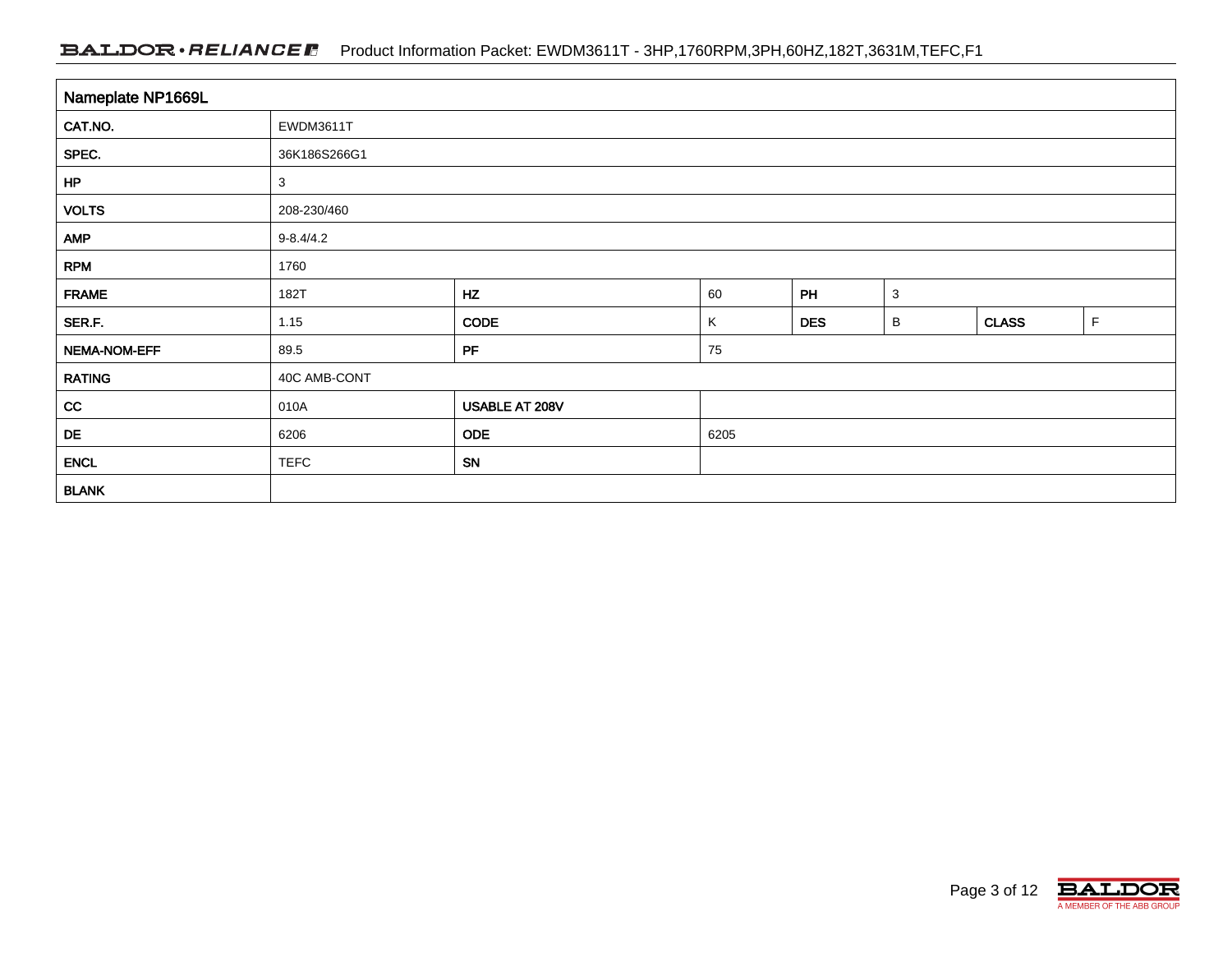| <b>Parts List</b>  |                                            |          |  |  |  |  |
|--------------------|--------------------------------------------|----------|--|--|--|--|
| <b>Part Number</b> | <b>Description</b>                         | Quantity |  |  |  |  |
| SA226383           | SA 36K186S266G1                            | 1.000 EA |  |  |  |  |
| RA213481           | RA 36K186S266G1                            | 1.000 EA |  |  |  |  |
| 36FN3000C01SP      | EXFN, PLASTIC, 5.25 OD, .912 ID            | 1.000 EA |  |  |  |  |
| S/P107-000-001     | SUPER E PROC'S-FS, WS & CK PLTS            | 1.000 EA |  |  |  |  |
| 36CB3005A03W       | 36 CB .75 NPT @ 6 W/WHITE EPOXY            | 1.000 EA |  |  |  |  |
| 35GS1022A03SP      | GASKET BOX .125 THK WHITE NEOPRENE         | 1.000 EA |  |  |  |  |
| 51XB1016A08        | 10-16X 1/2HXWSSLD SERTYB                   | 2.000 EA |  |  |  |  |
| HA5027A01          | HA4066A01 T-DRAIN X2 BAGGED                | 1.000 EA |  |  |  |  |
| 11XW1032G06        | 10-32 X .38, TAPTITE II, HEX WSHR SLTD U   | 1.000 EA |  |  |  |  |
| 36EP3104A03MW      | FREP MACH (RAISED FH PADS) WHITE EPOXY     | 1.000 EA |  |  |  |  |
| HW4032A01          | BLACK DRAIN PLUG FOR WASH DOWN MOTORS      | 3.000 EA |  |  |  |  |
| HW5100A05          | WVY WSHR F/205 & 304 BRGS                  | 1.000 EA |  |  |  |  |
| 36EP3100A40MW      | PU ENDPLATE-ENCL.WASH DOWN DUTY (WHITE E   | 1.000 EA |  |  |  |  |
| HW4032A01          | BLACK DRAIN PLUG FOR WASH DOWN MOTORS      | 3.000 EA |  |  |  |  |
| HW4600B50SP        | SEAL 1.156 X 1.874 X 0.250 SINGLE LIP DB   | 1.000 EA |  |  |  |  |
| XY2520S12          | 1/4-20 SS HEX NUT                          | 4.000 EA |  |  |  |  |
| 51XB1214A16        | 12-14X1.00 HXWSSLD SERTYB                  | 1.000 EA |  |  |  |  |
| 36FH4010A08        | IEC FH NO GREASER - W/AUTOPHERETIC PRIME   | 1.000 EA |  |  |  |  |
| 11XW1032S06        | 10-32 X .38, TAPTITE II, HEX WSHR SLTD U   | 3.000 EA |  |  |  |  |
| 36CB4518           | 36 LIPPED CB LID AUTOPHORETIC              | 1.000 EA |  |  |  |  |
| 37GS3010SP         | 1/16"WHITE LID GASKET                      | 1.000 EA |  |  |  |  |
| 59XW0832S07        | TAPTITE II, HEX WSHR UNSLTD SER, 410 S.S., | 4.000 EA |  |  |  |  |
| HW4600B32SP        | V-RING SLINGER 1.000 X 1.540 X 0.240       | 1.000 EA |  |  |  |  |
| HW4600B36SP        | V-RING SLINGER 1.188 X 1.690 X 0.240       | 1.000 EA |  |  |  |  |

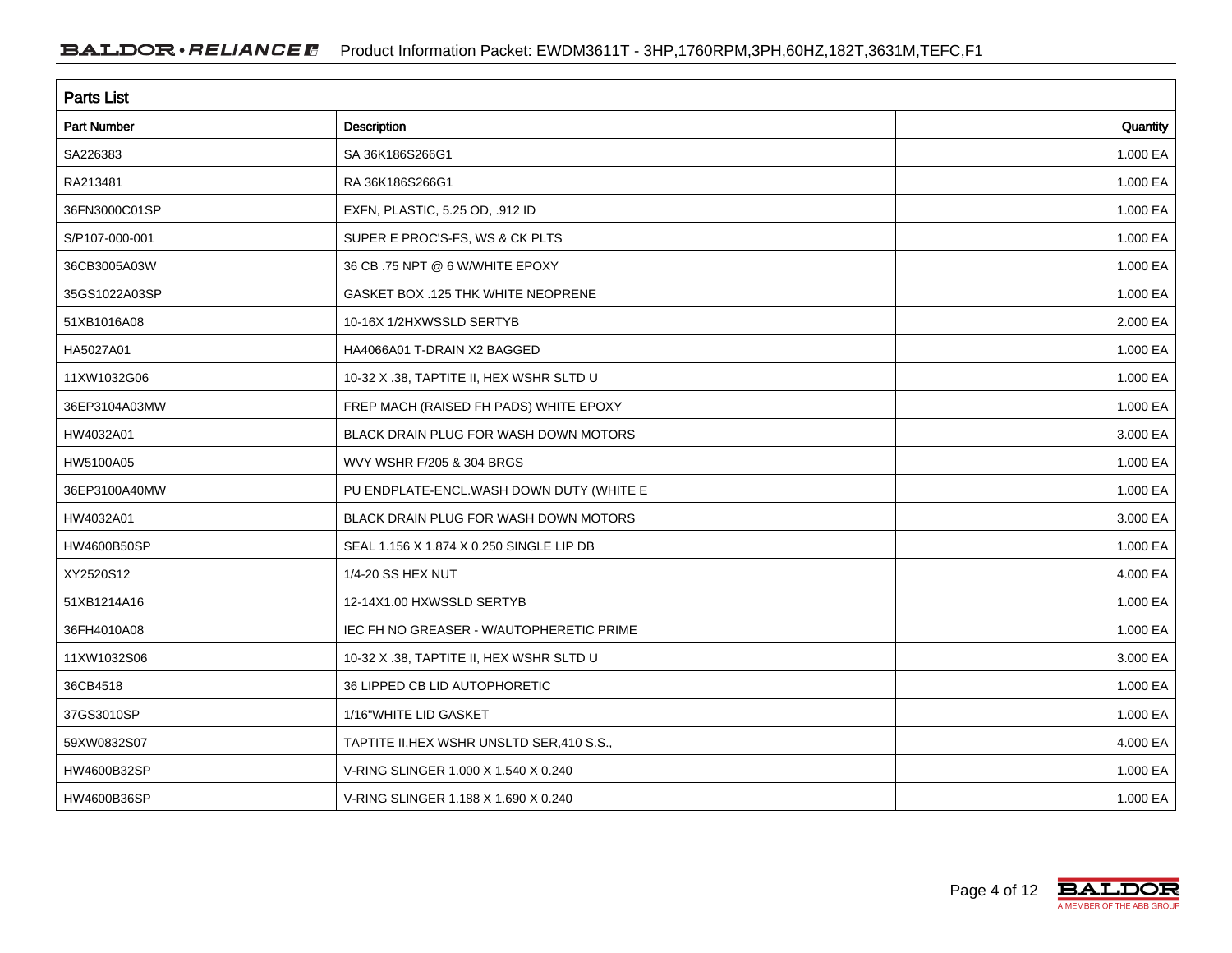| Parts List (continued) |                                             |          |  |  |  |  |
|------------------------|---------------------------------------------|----------|--|--|--|--|
| <b>Part Number</b>     | Description                                 | Quantity |  |  |  |  |
| HW2502E16              | #303 SS, SQ KEY 1/4 X 1.750                 | 1.000 EA |  |  |  |  |
| HA7000A02              | KEY RETAINER RING, 1 1/8 DIA, 1 3/8 DIA     | 1.000 EA |  |  |  |  |
| MJ5001A27              | 32220KN GRAY SEALER *MIN BUY 4 QTS=1GAL     | 0.001 QT |  |  |  |  |
| 85XU0407S04            | 4X1/4 U DRIVE PIN STAINLESS                 | 2.000 EA |  |  |  |  |
| LB1164                 | LABEL, WARNING AND DRAIN                    | 1.000 EA |  |  |  |  |
| MJ1000A75              | GREASE, POLYREX EM EXXON (USe 4824-15A)     | 0.050 LB |  |  |  |  |
| MG1025Z02              | ACTIVATOR WILKOFAST 060-02                  | 0.010 GA |  |  |  |  |
| MG1025W01              | RAL9003, SIGNAL WHITE, GLOSS 85             | 0.022 GA |  |  |  |  |
| HA3101S25              | THRUBOLT- 1/4-20 X 11.00 X                  | 4.000 EA |  |  |  |  |
| LC0005                 | CONN.DIA., TY M, 9-LD, DUAL VOLT, REVERSING | 1.000 EA |  |  |  |  |
| NP1669L                | SS WD SUPER-E UL CSA-EEV PREM REV MTG       | 1.000 EA |  |  |  |  |
| 36PA1001               | PKG GRP, PRINT<br>PK1017A06                 | 1.000 EA |  |  |  |  |
| MN416A01               | TAG-INSTAL-MAINT no wire (1200/bx) 11/14    | 1.000 EA |  |  |  |  |

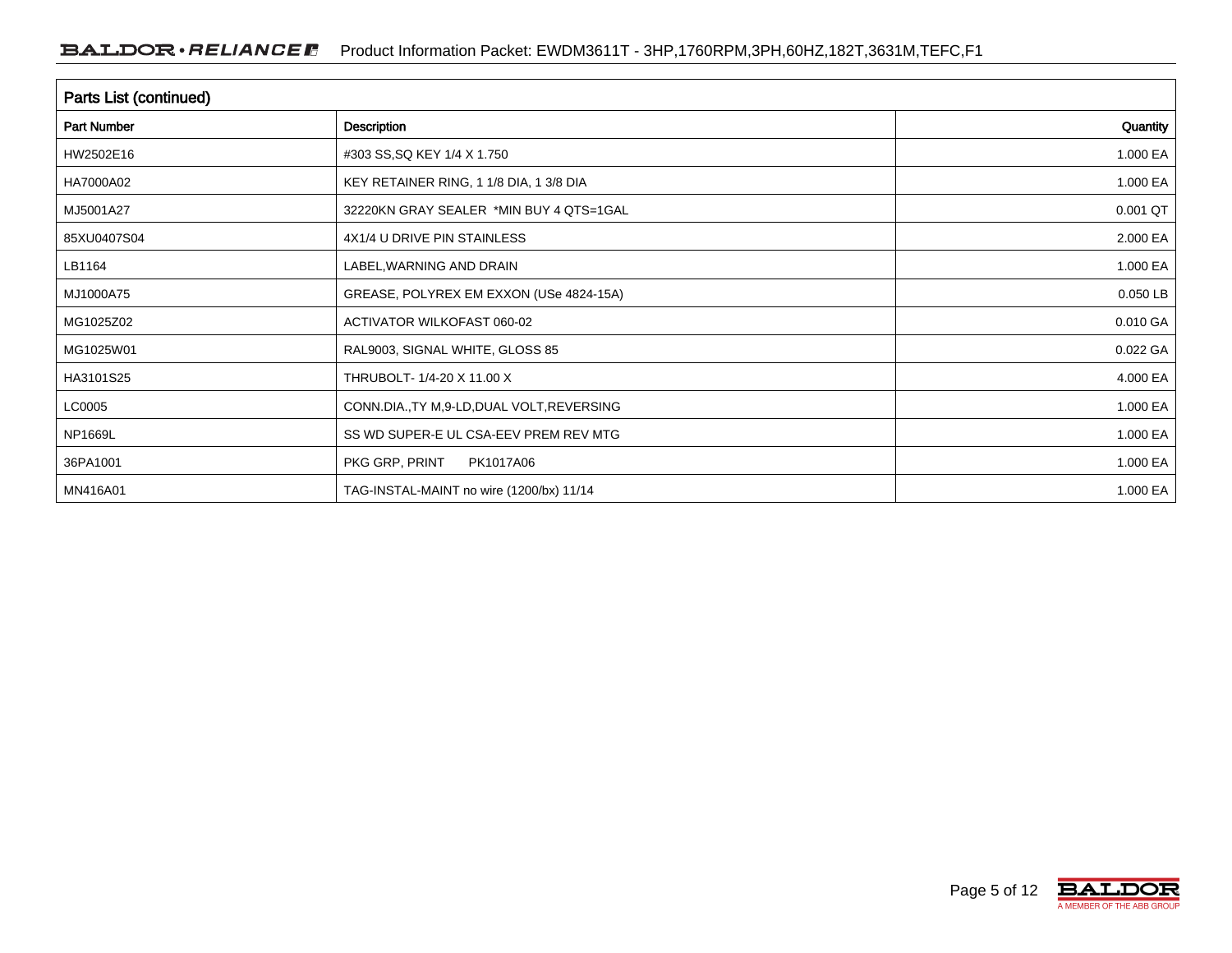| Accessories        |             |                   |  |  |  |  |
|--------------------|-------------|-------------------|--|--|--|--|
| <b>Part Number</b> | Description | <b>Multiplier</b> |  |  |  |  |
| 36-3301            | C FACE KIT  | A8                |  |  |  |  |

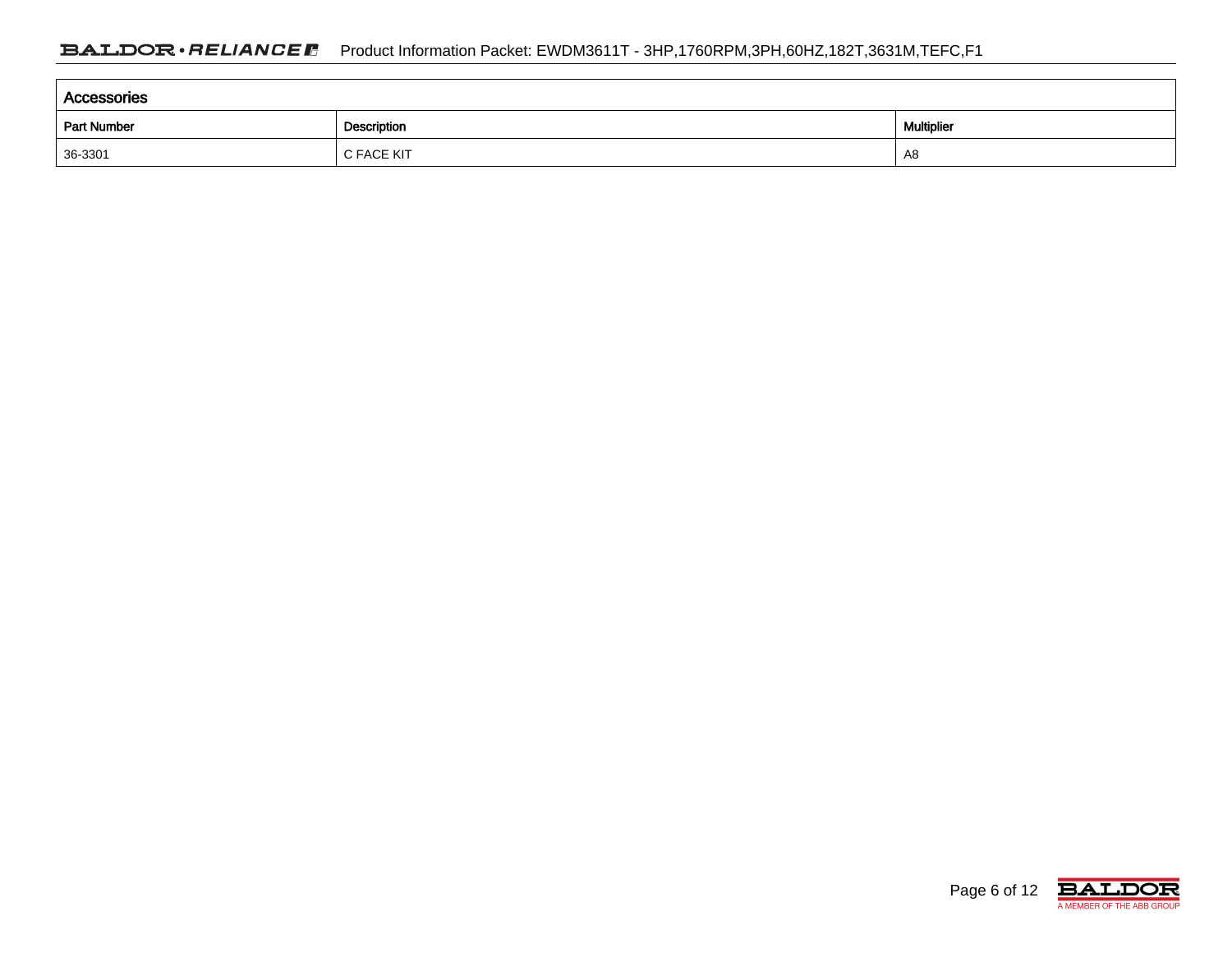#### **AC Induction Motor Performance Data**

Record # 32378 - Typical performance - not guaranteed values

| Winding: 36WGS266-R001   |                | <b>Type: 3631M</b> |    | <b>Enclosure: TEFC</b>                          |                                          |
|--------------------------|----------------|--------------------|----|-------------------------------------------------|------------------------------------------|
|                          | Nameplate Data |                    |    | 460 V, 60 Hz:<br><b>High Voltage Connection</b> |                                          |
| <b>Rated Output (HP)</b> |                | 3                  |    | <b>Full Load Torque</b>                         | 8.88 LB-FT                               |
| Volts                    |                | 230/460            |    | <b>Start Configuration</b>                      | direct on line                           |
| <b>Full Load Amps</b>    |                | 8.4/4.2            |    | <b>Breakdown Torque</b>                         | 33.6 LB-FT                               |
| R.P.M.                   |                | 1760               |    |                                                 | 19.3 LB-FT                               |
| Hz                       | 60             | Phase              | 3  | Locked-rotor Torque                             | 22.7 LB-FT                               |
| NEMA Design Code         | B              | <b>KVA Code</b>    | K. | <b>Starting Current</b>                         | 32 A                                     |
| Service Factor (S.F.)    |                | 1.15               |    | No-load Current                                 | 2.33A                                    |
| NEMA Nom. Eff.           | 89.5           | Power Factor       | 75 | Line-line Res. @ 25°C                           | $4.01 \Omega$                            |
| <b>Rating - Duty</b>     |                | 40C AMB-CONT       |    | Temp. Rise @ Rated Load                         | $40^{\circ}$ C                           |
| S.F. Amps                |                |                    |    |                                                 | Temp. Rise @ S.F. Load<br>$48^{\circ}$ C |
|                          |                |                    |    | Rotor inertia                                   | 0.289 LB-FT2                             |

Load Characteristics 460 V, 60 Hz, 3 HP

| % of Rated Load | 25   | 50     | 75     | 100    | 125    | 150    | S.F. |
|-----------------|------|--------|--------|--------|--------|--------|------|
| Power Factor    | 34   | 54     | 68     | 75     | 79     | 82     |      |
| Efficiency      | 80.9 | 87.8   | 89.5   | 89.6   | 88.9   | 88     | 89.2 |
| Speed           | 1791 | 1781.8 | 1771.6 | 1761.8 | 1749.6 | 1737.2 | 1754 |
| Line amperes    | 2.5  | 2.89   | 3.43   | 4.15   | 4.95   | 5.81   | 4.63 |

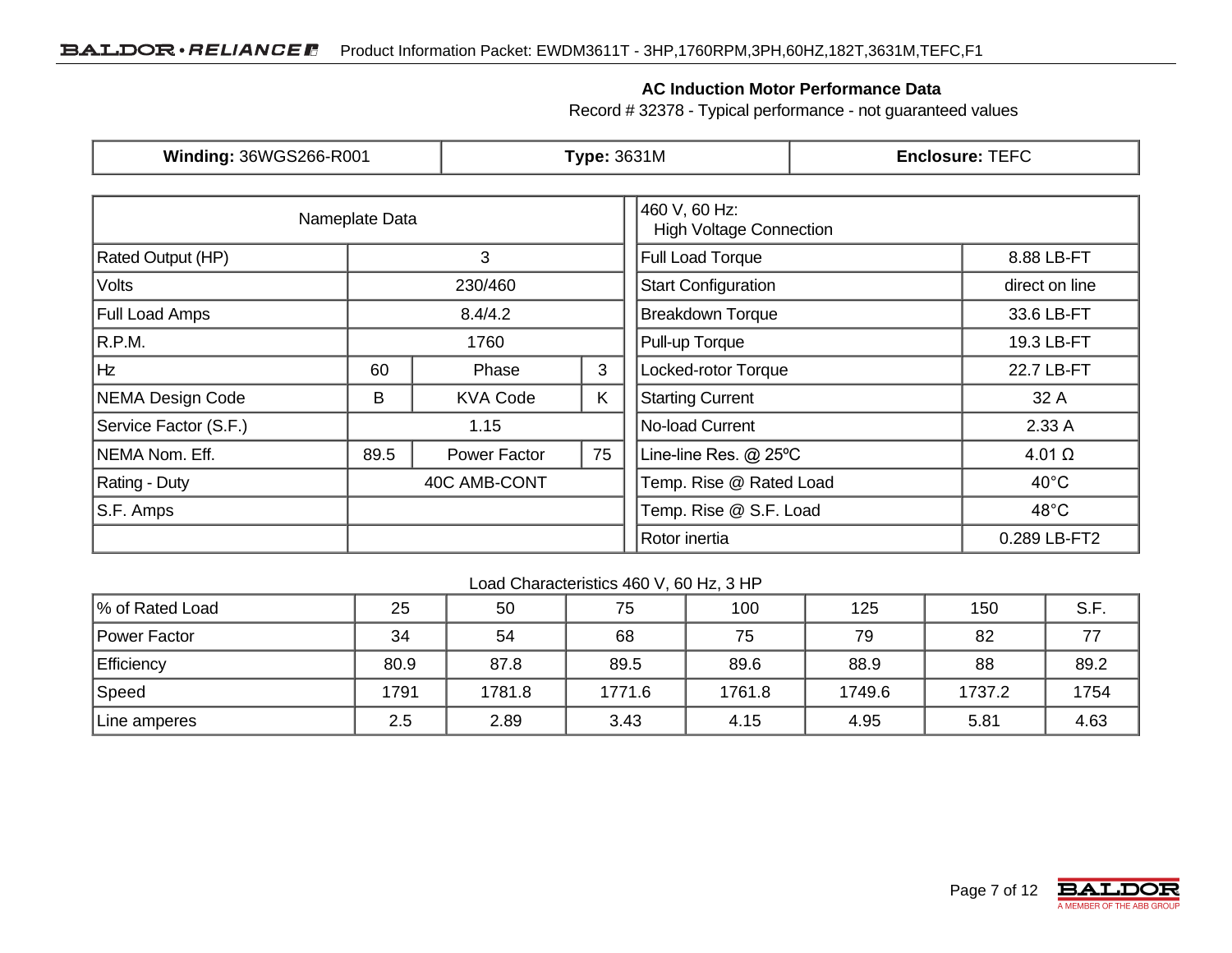

Performance Graph at 460V, 60Hz, 3.0HP Typical performance - Not guaranteed values

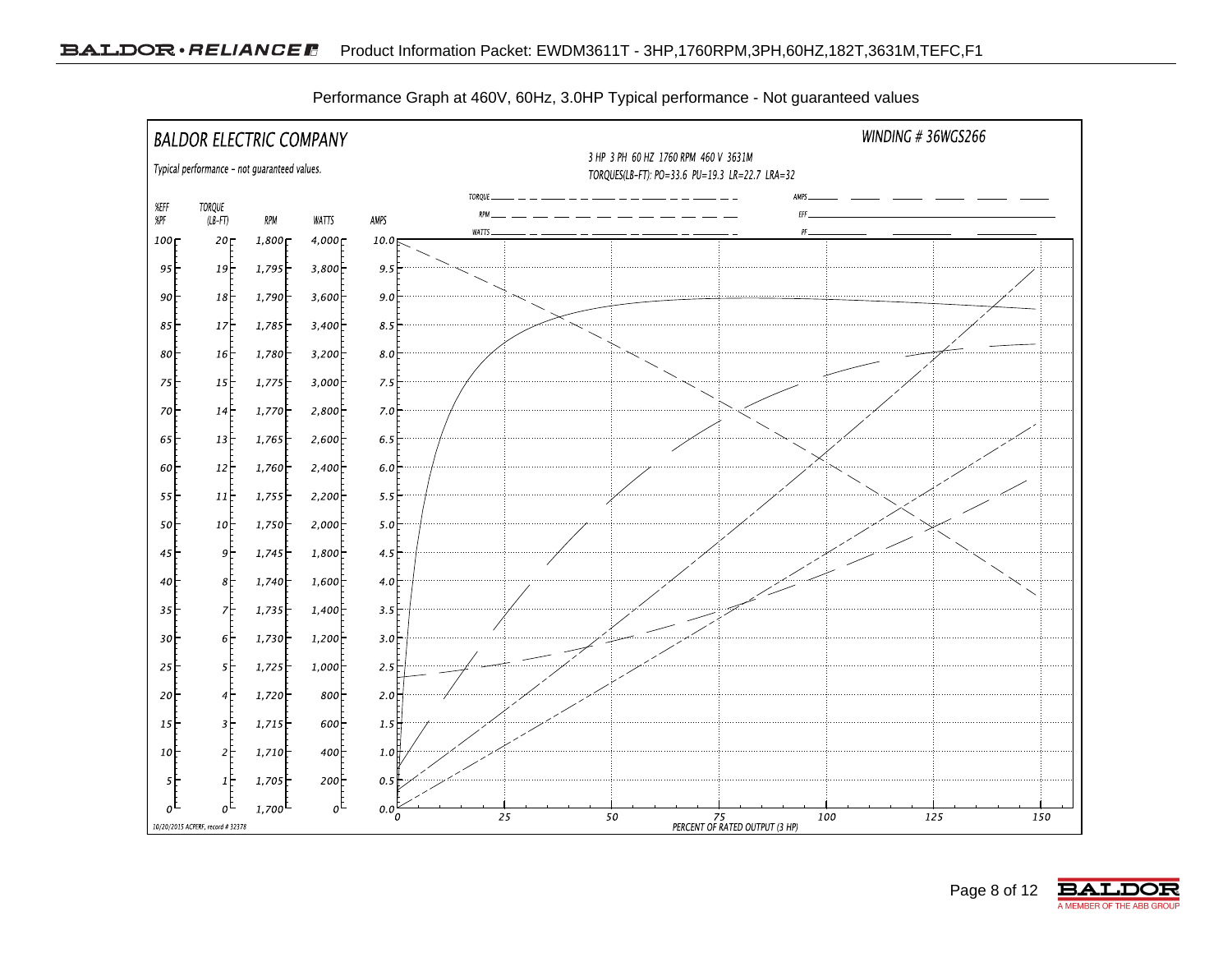#### **AC Induction Motor Performance Data**

Record # 50836 - Typical performance - not guaranteed values

| Winding: 36WGS266-R001   |                | <b>Type: 3631M</b> |                                         | <b>Enclosure: TEFC</b>  |                                          |  |
|--------------------------|----------------|--------------------|-----------------------------------------|-------------------------|------------------------------------------|--|
|                          | Nameplate Data |                    | 230 V, 60 Hz:<br>Low Voltage Connection |                         |                                          |  |
| <b>Rated Output (HP)</b> |                | 3                  |                                         | <b>Full Load Torque</b> | 8.88 LB-FT                               |  |
| Volts                    | 208-230/460    |                    | <b>Start Configuration</b>              | direct on line          |                                          |  |
| <b>Full Load Amps</b>    |                | $9 - 8.4/4.2$      |                                         | <b>Breakdown Torque</b> | 33.6 LB-FT                               |  |
| R.P.M.                   |                | 1760               |                                         |                         | 19.3 LB-FT                               |  |
| Hz                       | 60             | 3<br>Phase         |                                         | Locked-rotor Torque     | 22.7 LB-FT                               |  |
| NEMA Design Code         | B              | <b>KVA Code</b>    | K                                       | <b>Starting Current</b> | 64 A                                     |  |
| Service Factor (S.F.)    |                | 1.15               |                                         | No-load Current         | 4.66 A                                   |  |
| NEMA Nom. Eff.           | 89.5           | Power Factor       | 75                                      | Line-line Res. @ 25°C   | $0.955 \Omega$                           |  |
| Rating - Duty            | 40C AMB-CONT   |                    | Temp. Rise @ Rated Load                 | $40^{\circ}$ C          |                                          |  |
| S.F. Amps                |                |                    |                                         |                         | Temp. Rise @ S.F. Load<br>$48^{\circ}$ C |  |
|                          |                |                    |                                         | Rotor inertia           | 0.289 LB-FT2                             |  |

Load Characteristics 230 V, 60 Hz, 3 HP

| % of Rated Load   | 25   | 50   | 75   | 100  | 125  | 150  | S.F. |
|-------------------|------|------|------|------|------|------|------|
| Power Factor      | 34   | 55   | 68   | 75   | 79   | 82   |      |
| <b>Efficiency</b> | 80.8 | 87.8 | 89.6 | 89.7 | 88.9 | 87.6 | 89.2 |
| Speed             | 1791 | 1782 | 1772 | 1762 | 1750 | 1737 | 1755 |
| Line amperes      |      | 5.78 | 6.86 | 8.3  | 9.9  | 11.6 | 9.26 |

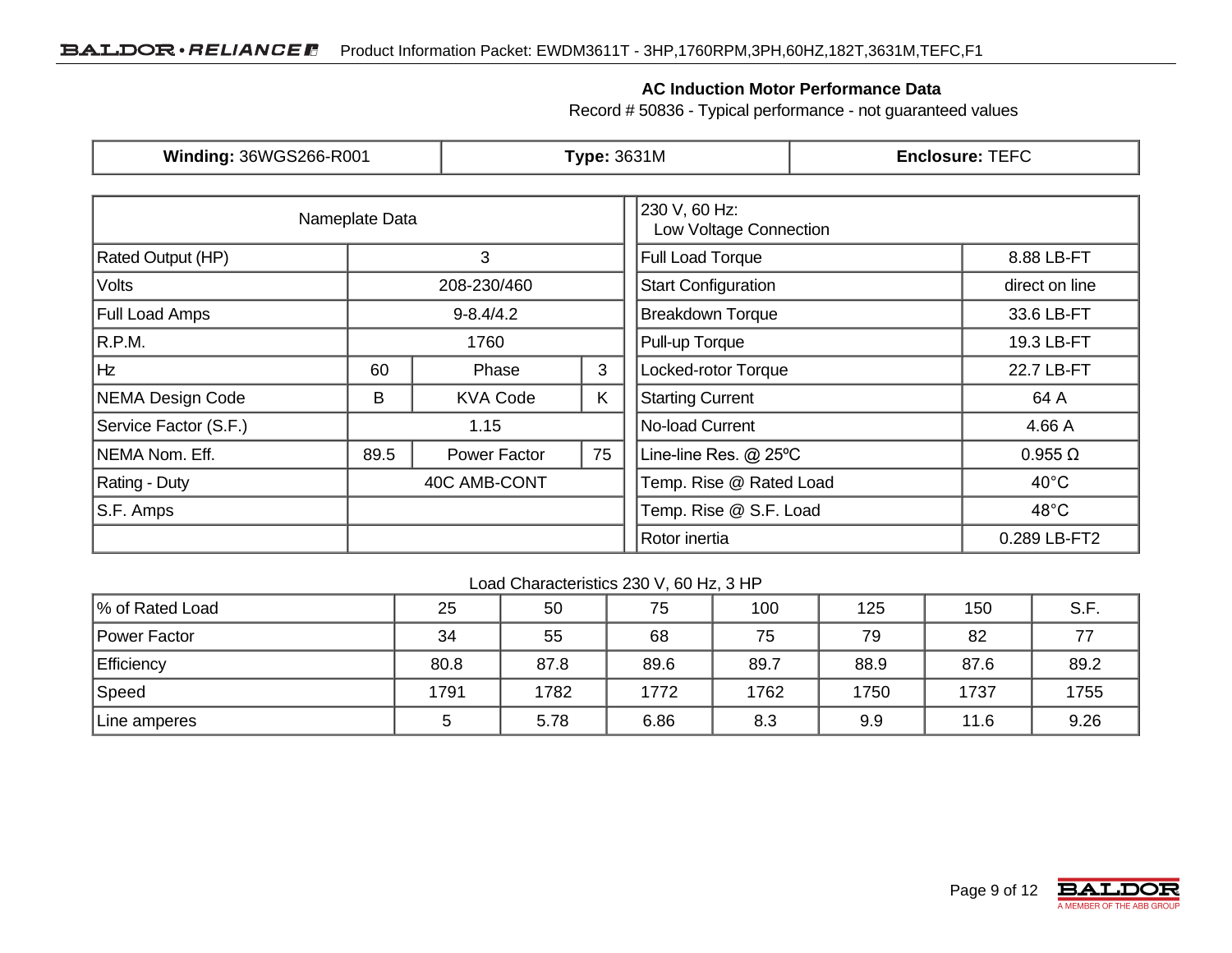

Performance Graph at 230V, 60Hz, 3.0HP Typical performance - Not guaranteed values

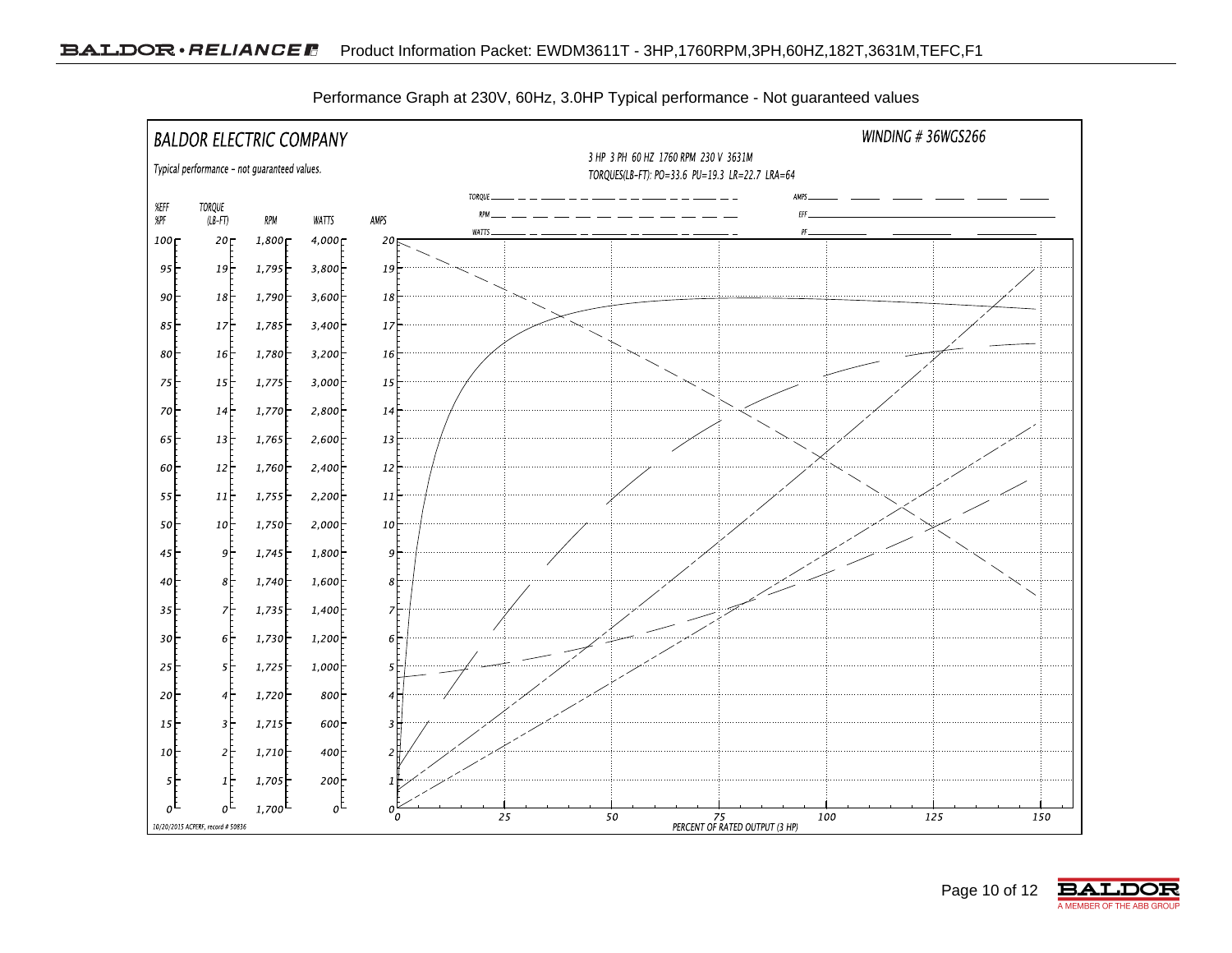